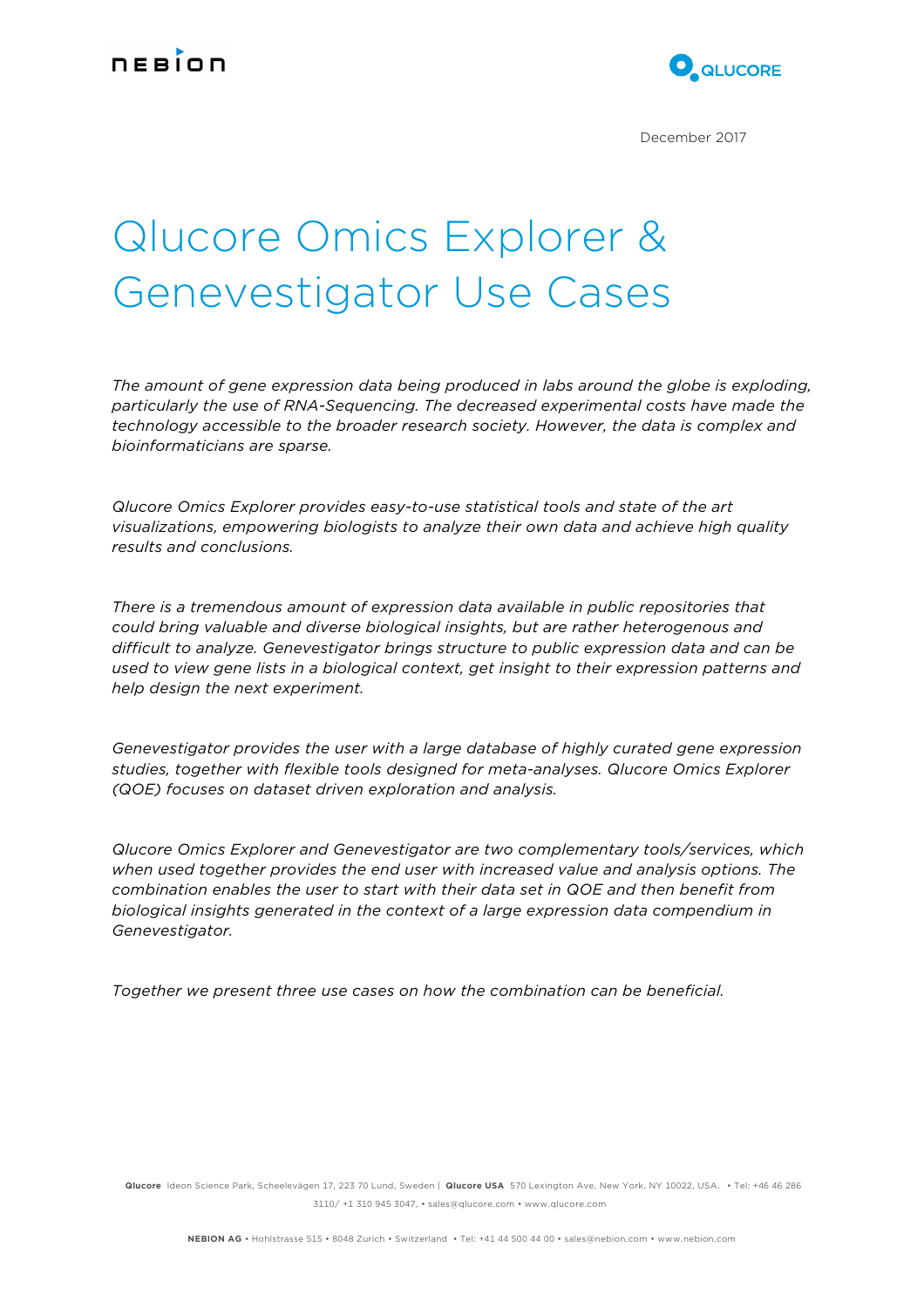



# **USE CASE A**

INVESTIGATE THE BIOLOGICAL CONTEXT OF A LIST OF GENES (QOE TO GENEVESTIGATOR)

# **Description**

By analyzing experiments using QOE, lists of genes that are regulated in a certain condition can be identified. These lists of genes can be further characterized by being compared to gene sets from publicly available gene ontologies. With the GSEA Workbench in QOE it is possible to directly investigate how the ranking of the genes in a data set matches different pathways or gene sets.

Another option is to export the gene list to Genevestigator and use various compendium-wide search tools to learn more about the gene list in a broader biological context.

- Condition search tools: Analyze the expression and regulation of gene lists across conditions (tissues, cell lines, diseases, etc.)
- Hierarchical clustering tool: Group genes according to their expression across various conditions.
- Biclustering tool: Identify groups of genes, which have a similar expression within a subset of conditions
- Signature tool: Identify conditions with similar gene expression signatures.
- Data Selection: Identify studies of interest, according to research area, study design or study type.

# **Preconditions**

- Data in QOE must be gene-level data.
- The organism must match one of the organisms and array platforms (if probset ID) within Genevestigator

#### **Basic Flow**

- 1. Perform analysis in QOE. Output is a list.
- 2. Copy the variable list to the clipboard
- 3. Open the Gene Selection dialogue in Genevestigator and paste the gene list
- 4. Select the datasets to work with in Data Selection
- 5. The gene list is available in Genevestigator and can be analyzed further using the tools described above.

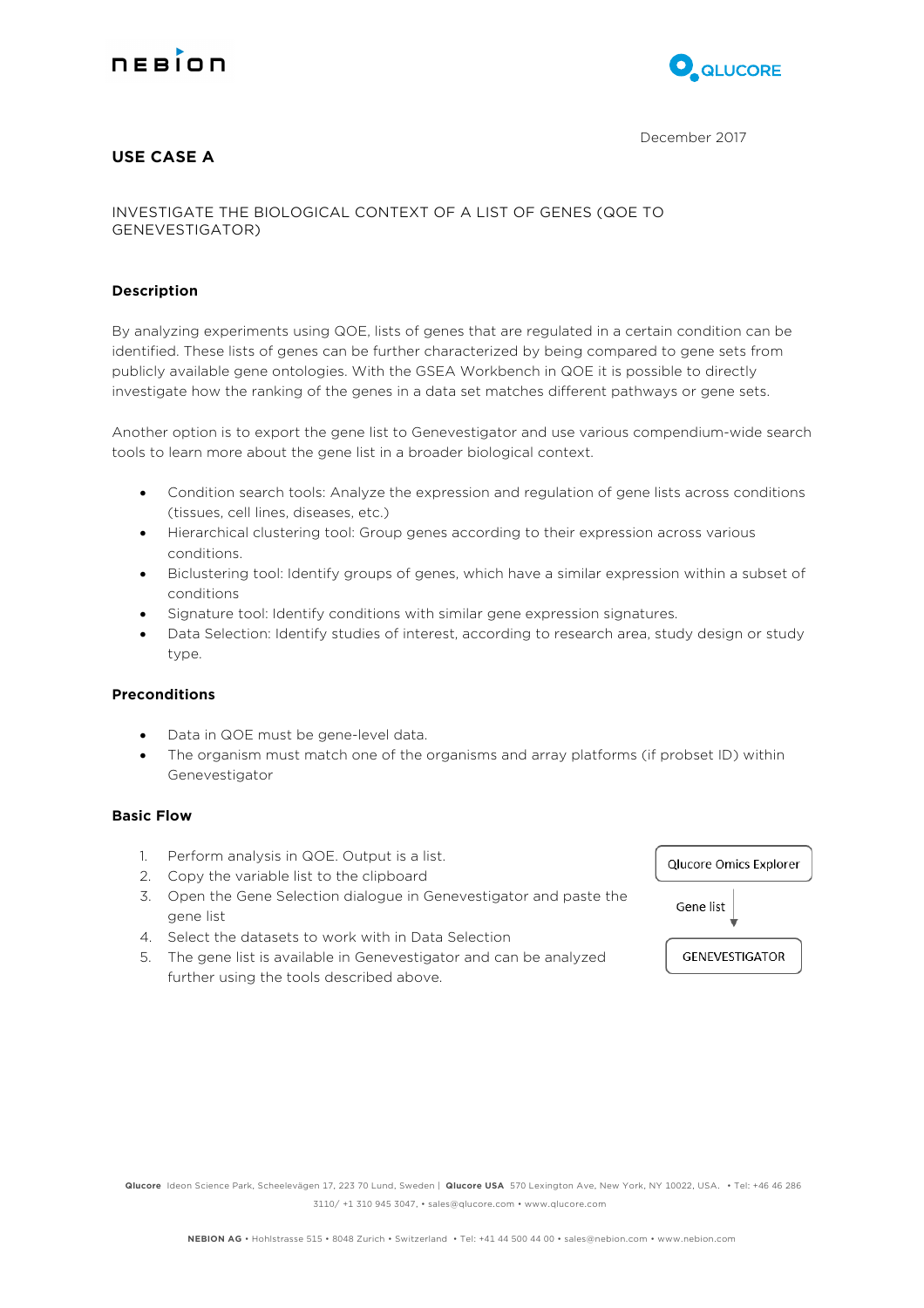



# December 2017

# **USE CASE (B)**:

GENERATE GENE-OF-INTEREST LIST (GENEVESTIGATOR TO QOE)

# **Description**

In Genevestigator the user can produce lists of interesting genes termed genes-of-interest or GOI, using the various compendium-wide tools. Here, the user creates GOIs in Genevestigator and export them to QOE to study their behavior in more detail within a dataset.

# **Preconditions**

- Same preconditions as listed in USE CASE (A)
- Data already loaded in QOE.

# **Basic Flow**

- 1. Select the datasets to work with in Genevestigator.
- 2. Perform analyses of interest and generate gene lists from the results using "New Genes".
- 3. Right-click on the new gene list in the Gene Selection panel and copy them.
- 4. Paste the list of IDs into QOE.
- 5. The variable list is available in QOE and can be used in a number of ways
	- a. Limit the data set to only these genes
	- b. Color plots based on the content of the list
	- c. Create new lists using set tools
	- d. Look for correlation between genes